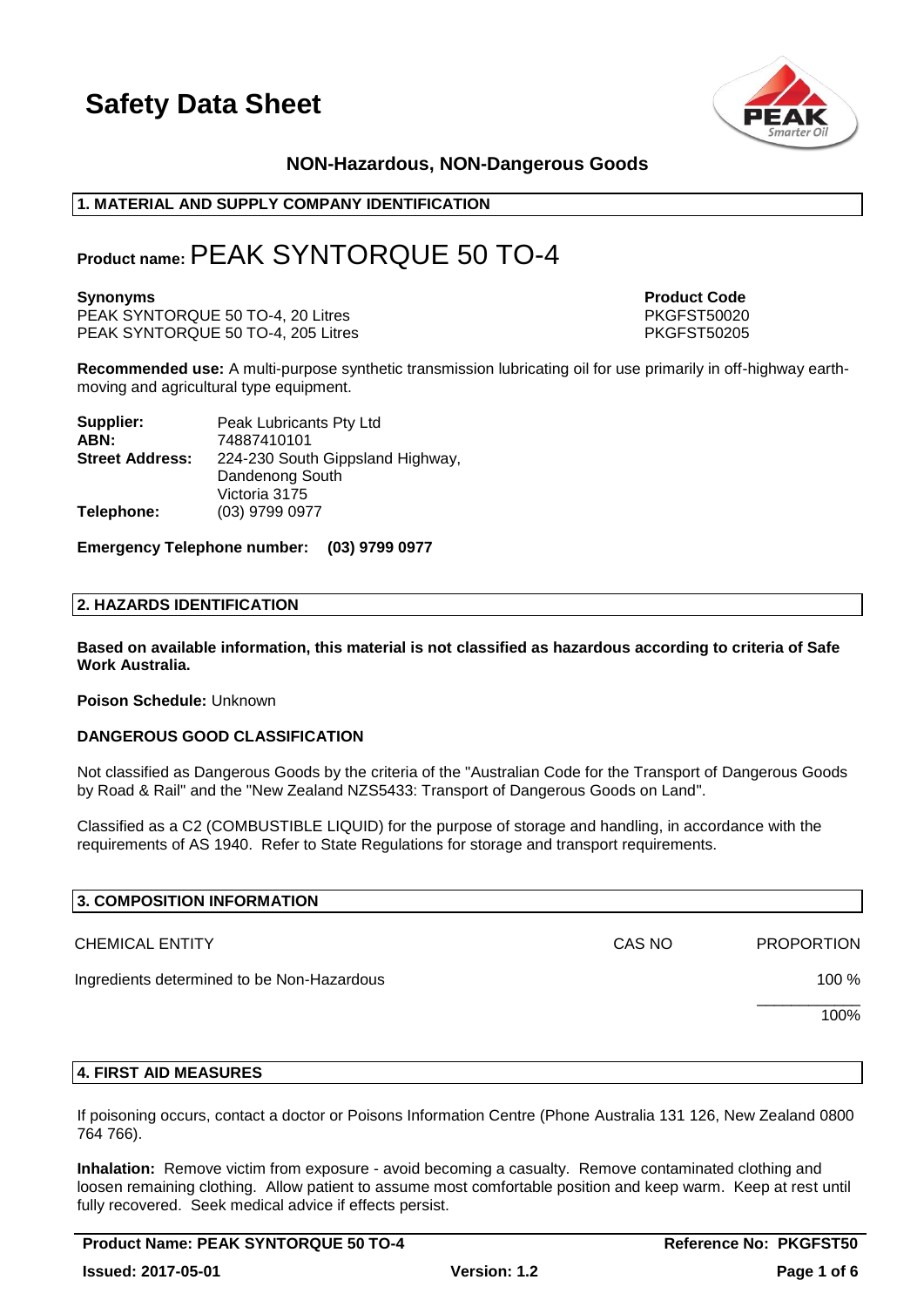

**Skin Contact:** If skin or hair contact occurs, remove contaminated clothing and flush skin and hair with running water. If swelling, redness, blistering or irritation occurs seek medical assistance.

**Eye contact:** If in eyes wash out immediately with water. In all cases of eye contamination it is a sensible precaution to seek medical advice.

**Ingestion:** Rinse mouth with water. If swallowed, do NOT induce vomiting. Give a glass of water to drink. Never give anything by the mouth to an unconscious patient. If vomiting occurs give further water. Seek medical advice.

**PPE for First Aiders:** Wear safety shoes, overalls, gloves, safety glasses. Available information suggests that gloves made from nitrile rubber should be suitable for intermittent contact. However, due to variations in glove construction and local conditions, the user should make a final assessment. Always wash hands before smoking, eating, drinking or using the toilet. Wash contaminated clothing and other protective equipment before storing or re-using.

**Notes to physician:** Treat symptomatically.

### **5. FIRE FIGHTING MEASURES**

**Hazchem Code:** Not applicable.

**Suitable extinguishing media:** If material is involved in a fire use water fog (or if unavailable fine water spray), alcohol resistant foam, standard foam, dry agent (carbon dioxide, dry chemical powder).

**Specific hazards:** Combustible liquid.

**Fire fighting further advice:** On burning or decomposing may emit toxic fumes. Fire fighters to wear selfcontained breathing apparatus and suitable protective clothing if risk of exposure to vapour or products of combustion or decomposition.

### **6. ACCIDENTAL RELEASE MEASURES**

### **SMALL SPILLS**

Wear protective equipment to prevent skin and eye contamination. Avoid inhalation of vapours or dust. Wipe up with absorbent (clean rag or paper towels). Collect and seal in properly labelled containers or drums for disposal.

### **LARGE SPILLS**

Clear area of all unprotected personnel. Slippery when spilt. Avoid accidents, clean up immediately. Wear protective equipment to prevent skin and eye contamination and the inhalation of vapours. Work up wind or increase ventilation. Contain - prevent run off into drains and waterways. Use absorbent (soil, sand or other inert material). Collect and seal in properly labelled containers or drums for disposal. If contamination of crops, sewers or waterways has occurred advise local emergency services.

### **Dangerous Goods - Initial Emergency Response Guide No:** Not applicable

### **7. HANDLING AND STORAGE**

**Handling:** Avoid eye contact and repeated or prolonged skin contact. Avoid inhalation of vapour, mist or aerosols.

**Storage:** Store in a cool, dry, well-ventilated place and out of direct sunlight. Store away from foodstuffs. Store away from incompatible materials described in Section 10. Store away from sources of heat and/or ignition. Keep container standing upright. Keep containers closed when not in use - check regularly for leaks.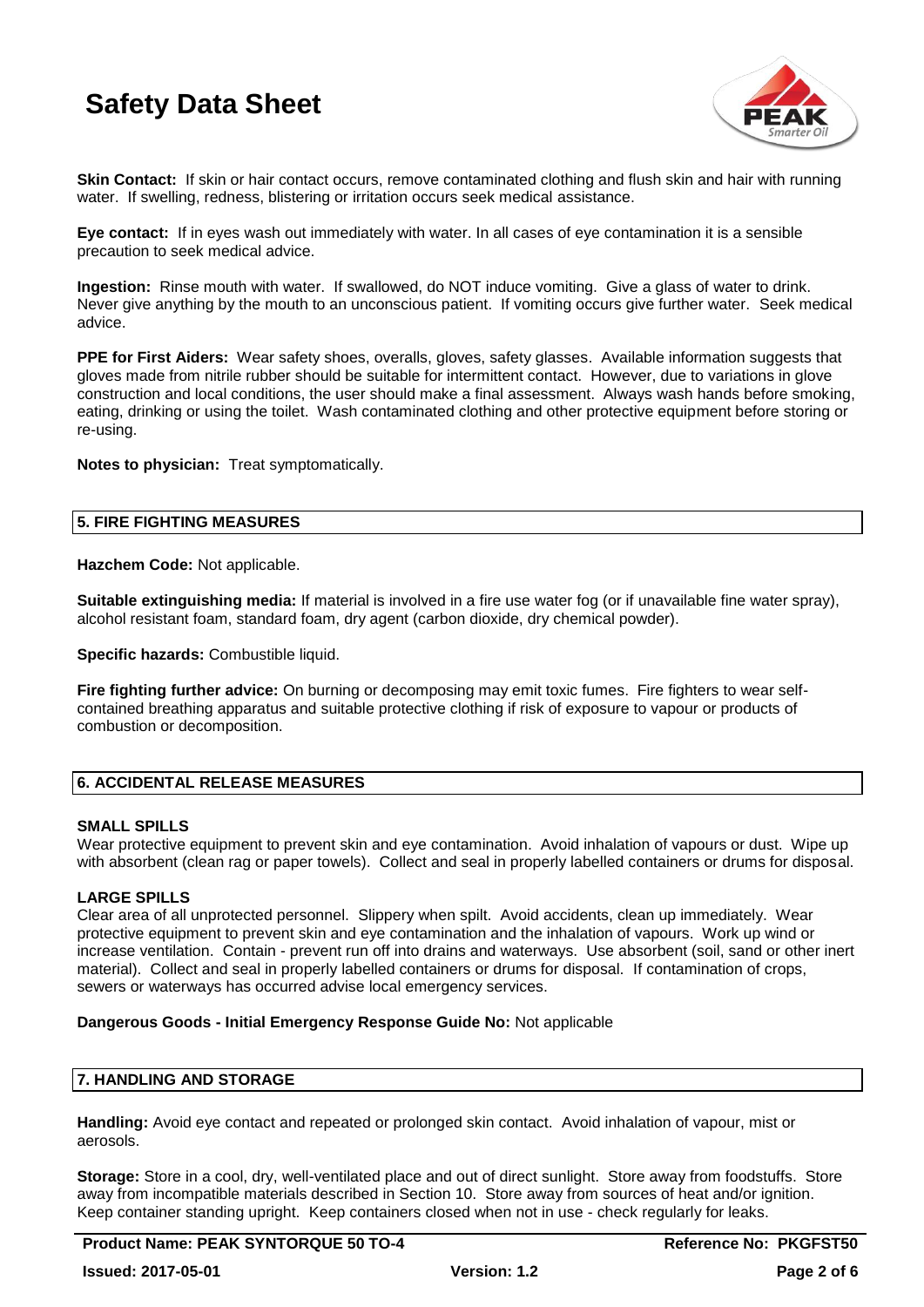

Classified as a C2 (COMBUSTIBLE LIQUID) for the purpose of storage and handling, in accordance with the requirements of AS 1940. Refer to State Regulations for storage and transport requirements.

### **8. EXPOSURE CONTROLS / PERSONAL PROTECTION**

**National occupational exposure limits:** No value assigned for this specific material by Safe Work Australia.

**Biological Limit Values:** As per the "National Model Regulations for the Control of Workplace Hazardous Substances (Safe Work Australia)" the ingredients in this material do not have a Biological Limit Allocated.

**Engineering Measures:** Natural ventilation should be adequate under normal use conditions.

**Personal Protection Equipment:** SAFETY SHOES, OVERALLS, GLOVES, SAFETY GLASSES.

Personal protective equipment (PPE) must be suitable for the nature of the work and any hazard associated with the work as identified by the risk assessment conducted.

Wear safety shoes, overalls, gloves, safety glasses. Available information suggests that gloves made from nitrile rubber should be suitable for intermittent contact. However, due to variations in glove construction and local conditions, the user should make a final assessment. Always wash hands before smoking, eating, drinking or using the toilet. Wash contaminated clothing and other protective equipment before storing or re-using.

**Hygiene measures:** Keep away from food, drink and animal feeding stuffs. When using do not eat, drink or smoke. Wash hands prior to eating, drinking or smoking. Avoid contact with clothing. Avoid eye contact and repeated or prolonged skin contact. Avoid inhalation of vapour, mist or aerosols. Ensure that eyewash stations and safety showers are close to the workstation location.

### **9. PHYSICAL AND CHEMICAL PROPERTIES**

| <b>Material Family:</b><br>Form:<br>Colour:<br>Odour:                                                                                                                                                                                                                                                                                            | Aliphatic Hydrocarbons<br>Liquid<br>N Av<br>Characterisitc |                                                                                                                                  |
|--------------------------------------------------------------------------------------------------------------------------------------------------------------------------------------------------------------------------------------------------------------------------------------------------------------------------------------------------|------------------------------------------------------------|----------------------------------------------------------------------------------------------------------------------------------|
| Solubility:<br><b>Specific Gravity:</b><br><b>Density:</b><br><b>Relative Vapour Density (air=1):</b><br>Vapour Pressure (20 °C):<br>Flash Point (°C):<br>Flammability Limits (%):<br><b>Autoignition Temperature (°C):</b><br>Melting Point/Range (°C):<br><b>Boiling Point/Range (°C):</b><br>pH:<br><b>Viscosity:</b><br>Total VOC (g/Litre): |                                                            | N Av<br>N Av<br>0.8525 g/mL @ 15°C<br>N Av<br>N Av<br>> 210<br>N Av<br>N Av<br>N Av<br>N Av<br>N Av<br>19.0 cSt @ 100 °C<br>N Av |

(Typical values only - consult specification sheet)  $N Av = Not available, N App = Not applicable$ 

### **10. STABILITY AND REACTIVITY**

**Chemical stability:** This material is thermally stable when stored and used as directed.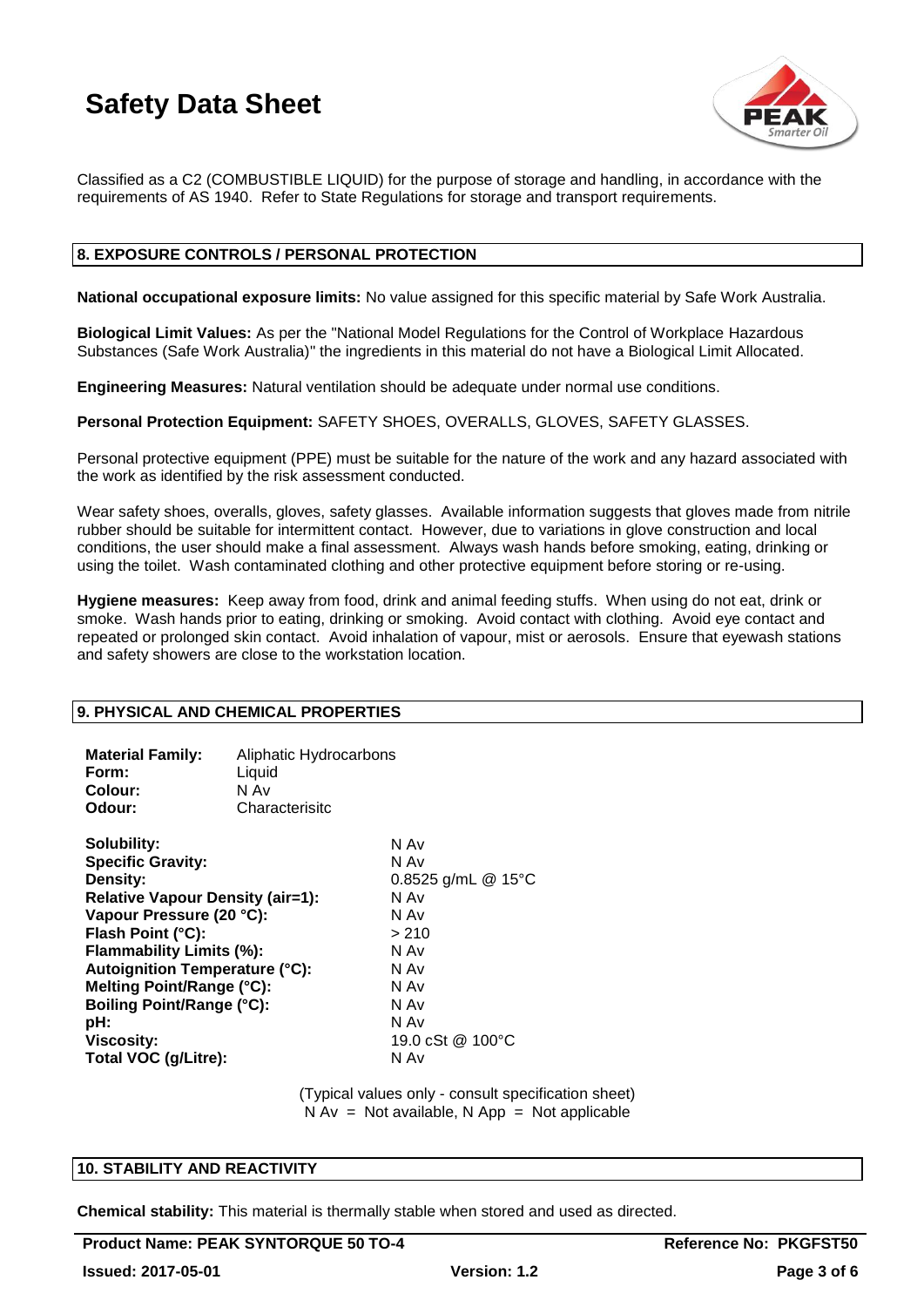

**Conditions to avoid:** Elevated temperatures and sources of ignition.

**Incompatible materials:** Oxidising agents.

**Hazardous decomposition products:** Oxides of carbon and nitrogen, smoke and other toxic fumes.

**Hazardous reactions:** No known hazardous reactions.

### **11. TOXICOLOGICAL INFORMATION**

No adverse health effects expected if the product is handled in accordance with this Safety Data Sheet and the product label. Symptoms or effects that may arise if the product is mishandled and overexposure occurs are:

### **Acute Effects**

**Inhalation:** Material may be an irritant to mucous membranes and respiratory tract.

**Skin contact:** Contact with skin may result in irritation.

**Ingestion:** Swallowing can result in nausea, vomiting and irritation of the gastrointestinal tract.

**Eye contact:** May be an eye irritant.

### **Acute toxicity**

**Inhalation:** This material has been classified as non-hazardous. Acute toxicity estimate (based on ingredients): LC50 > 20.0 mg/L for vapours or LC50 > 5.0 mg/L for dust and mist or LC50 > 20,000 ppm for gas

**Skin contact:** This material has been classified as non-hazardous. Acute toxicity estimate (based on ingredients): >2,000 mg/Kg bw

**Ingestion:** This material has been classified as non-hazardous. Acute toxicity estimate (based on ingredients): >2,000 mg/Kg bw

**Corrosion/Irritancy:** Eye: this material has been classified as not corrosive or irritating to eyes. Skin: this material has been classified as not corrosive or irritating to skin.

**Sensitisation:** Inhalation: this material has been classified as not a respiratory sensitiser. Skin: this material has been classified as not a skin sensitiser.

**Aspiration hazard:** This material has been classified as non-hazardous.

**Specific target organ toxicity (single exposure):** This material has been classified as non-hazardous.

### **Chronic Toxicity**

**Mutagenicity:** This material has been classified as non-hazardous.

**Carcinogenicity:** This material has been classified as non-hazardous.

**Reproductive toxicity (including via lactation):** This material has been classified as non-hazardous.

**Specific target organ toxicity (repeat exposure):** This material has been classified as non-hazardous.

### **12. ECOLOGICAL INFORMATION**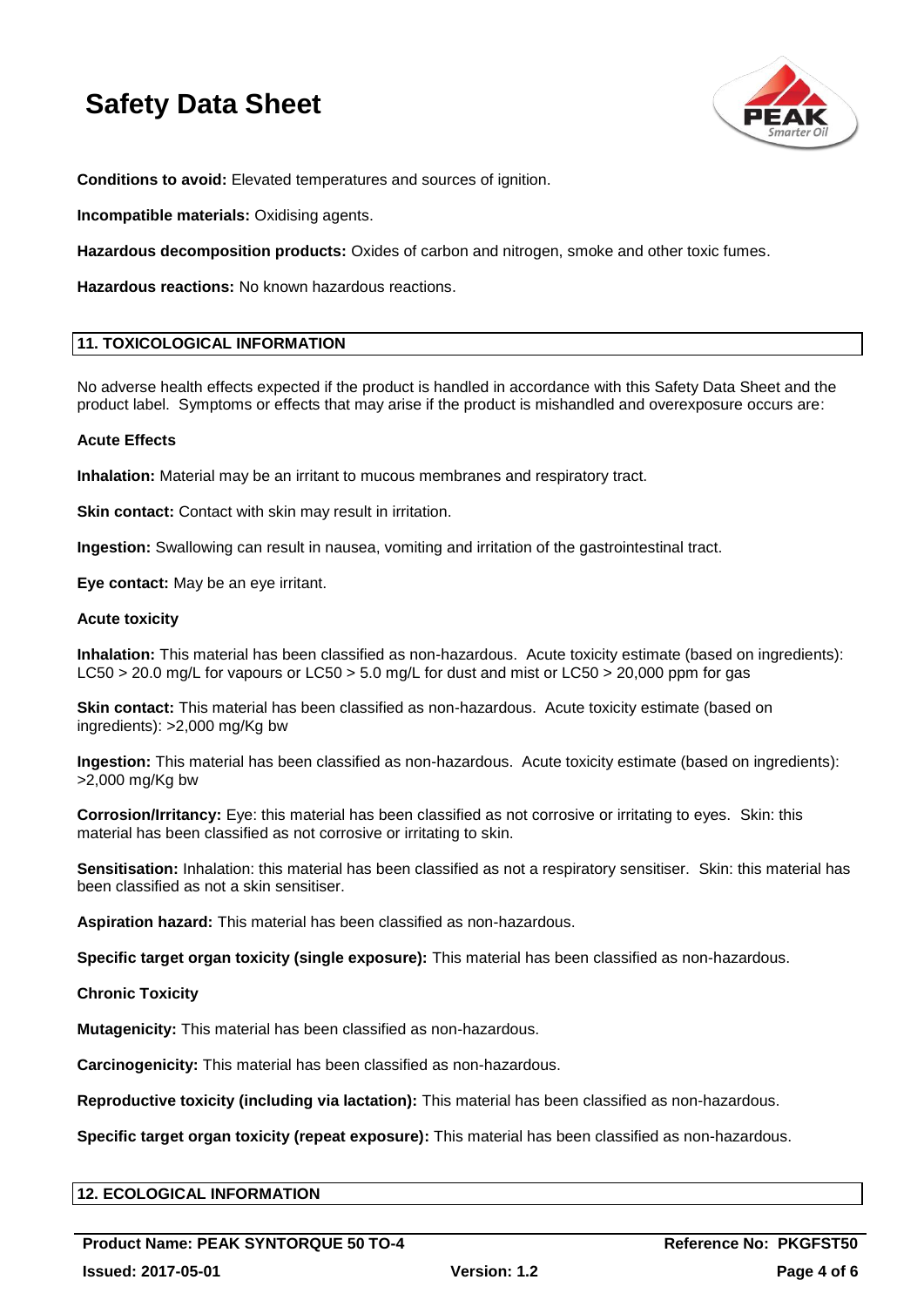

Avoid contaminating waterways.

**Acute aquatic hazard:** This material has been classified as non-hazardous. Acute toxicity estimate (based on ingredients): >100 mg/L

**Long-term aquatic hazard:** This material has been classified as non-hazardous. Non-rapidly or rapidly degradable substance for which there are adequate chronic toxicity data available OR in the absence of chronic toxicity data, Acute toxicity estimate (based on ingredients): >100 mg/L, where the substance is not rapidly degradable and/or BCF  $<$  500 and/or log  $K_{ow}$   $<$  4.

**Ecotoxicity:** No information available.

**Persistence and degradability:** No information available.

**Bioaccumulative potential:** No information available.

**Mobility:** No information available.

### **13. DISPOSAL CONSIDERATIONS**

Persons conducting disposal, recycling or reclamation activities should ensure that appropriate personal protection equipment is used, see "Section 8. Exposure Controls and Personal Protection" of this SDS.

If possible material and its container should be recycled. If material or container cannot be recycled, dispose in accordance with local, regional, national and international Regulations.

### **14. TRANSPORT INFORMATION**

### **ROAD AND RAIL TRANSPORT**

Not classified as Dangerous Goods by the criteria of the "Australian Code for the Transport of Dangerous Goods by Road & Rail" and the "New Zealand NZS5433: Transport of Dangerous Goods on Land".

### **MARINE TRANSPORT**

Not classified as Dangerous Goods by the criteria of the International Maritime Dangerous Goods Code (IMDG Code) for transport by sea.

### **AIR TRANSPORT**

Not classified as Dangerous Goods by the criteria of the International Air Transport Association (IATA) Dangerous Goods Regulations for transport by air.

### **15. REGULATORY INFORMATION**

### **This material is not subject to the following international agreements:**

Montreal Protocol (Ozone depleting substances) The Stockholm Convention (Persistent Organic Pollutants) The Rotterdam Convention (Prior Informed Consent) Basel Convention (Hazardous Waste) International Convention for the Prevention of Pollution from Ships (MARPOL)

### **This material/constituent(s) is covered by the following requirements:**

• All components of this product are listed on or exempt from the Australian Inventory of Chemical Substances (AICS).

• All components of this product are listed on or exempt from the New Zealand Inventory of Chemical (NZIoC).